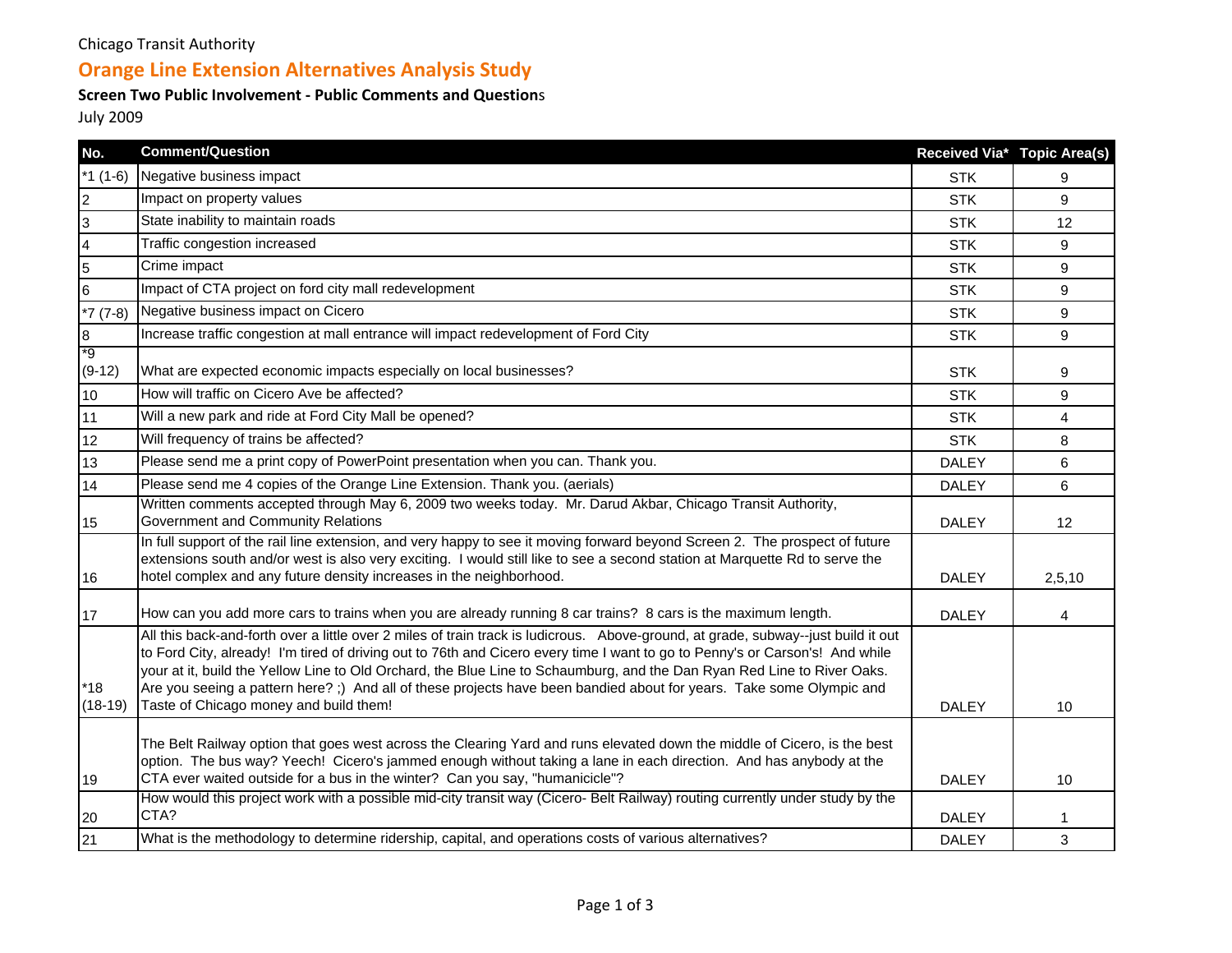### Chicago Transit Authority

# **Orange Line Extension Alternatives Analysis Study**

#### **Screen Two Public Involvement ‐ Public Comments and Question**<sup>s</sup>

July 2009

|           | Can the BRT version us the belt railway corridor space or can the BRT be built without lane widening (take lanes form       |              |                |
|-----------|-----------------------------------------------------------------------------------------------------------------------------|--------------|----------------|
| 22        | passenger cars)?                                                                                                            | <b>DALEY</b> | 4              |
|           | With Chicago's hope for the Olympics this would help 1st South West Chicago and South Suburbs that really do not have       |              |                |
| 23        | anything like this                                                                                                          | <b>DALEY</b> | 10             |
| 24        | I'm all for your proposal plan. The economic growth has been dramatic where ever CTA rail lines are.                        | <b>DALEY</b> | 9,10           |
|           | No questions but my opinion is that I like the Cicero Ave corridor. Please keep the alignment on the east side of Cicero    |              |                |
|           | Ave. I am also concerned about row costs but if you build bridges to get to the west side you will have to maintain them    |              |                |
| 25        | forever.                                                                                                                    | <b>DALEY</b> | 4,7,10         |
| 26        | Will there be any proposed stops between Midway and Ford City? If so, what are they?                                        | <b>DALEY</b> | 5              |
|           | Will additional stops be added between Midway and the proposed LPA (such as 63rd St. or 67th St) or will it be a straight   |              |                |
| 27        | shot from Midway to Ford City?                                                                                              | <b>DALEY</b> | 5              |
|           | Cicero Corridor- Should have at least 3 stations between Midway and Ford City Mall because of the jobs along the corridor.  |              |                |
| 28        | That way they don't have to take the bus transfer.                                                                          | <b>DALEY</b> | 5              |
| 29        | Historically, what effect does this type of project have on homeowner property values?                                      | <b>DALEY</b> | 9              |
| 30        | Anticipating purchasing any homes in order to complete the project? If so, where? Or when will you know?                    | <b>DALEY</b> | 9              |
| 31        | Is there any parking anticipated to be added between 59th and the Ford City Station?                                        | <b>DALEY</b> | $\overline{4}$ |
|           | How high is the elevated line over the Belt Rail yard? We are already expected to lose southern exposure due to the Lee     |              |                |
| 32        | Pasteur Harley new school.                                                                                                  | <b>DALEY</b> | 4, 9           |
|           | Orange Line and loop el are already very congested on existing track. What plans are in place to handle the additional      |              |                |
| 33        | projected 3 million new riders that will be added due to this extension?                                                    | <b>DALEY</b> | 8              |
| *34       |                                                                                                                             |              |                |
| $(34-35)$ | Please try to accommodate potential future station at 67th St.                                                              | <b>DALEY</b> | 5              |
|           |                                                                                                                             |              |                |
| 35        | Has preferred alignment been examined to determine if it can be extended further in the future (i.e. west to Toyota Park?)  | <b>DALEY</b> | $\overline{2}$ |
|           | Is this project solely funded by the federal government or are state and local governments involved? If so, are percentages |              |                |
| 36        | of funding available at this time?                                                                                          | <b>DALEY</b> | $\overline{7}$ |
| $*37$     |                                                                                                                             |              |                |
| $(37-39)$ | How much did the construction of the entire orange line cost initially?                                                     | <b>DALEY</b> | 7              |
| 38        | What other extensions are being proposed in addition to the Orange Line proposal?                                           | <b>DALEY</b> | $\mathbf{1}$   |
| 39        | Would the CTA consider expanding the operating hours of the Orange Line?                                                    | <b>DALEY</b> | 11             |
|           | How would the new bus terminal at Ford City reduce travel times on any CTA bus routes? All of the Midway Feeder routes      |              |                |
|           | would have to be extended south in order to serve Ford City. The closest CTA mainline bus service, #63 would have a         |              |                |
| 40        | longer trip if extended/rerouted to serve Ford City.                                                                        | <b>DALEY</b> | 8              |
| 41        | What side of Ford City will the station be located and how far south?                                                       | <b>DALEY</b> | $\overline{5}$ |